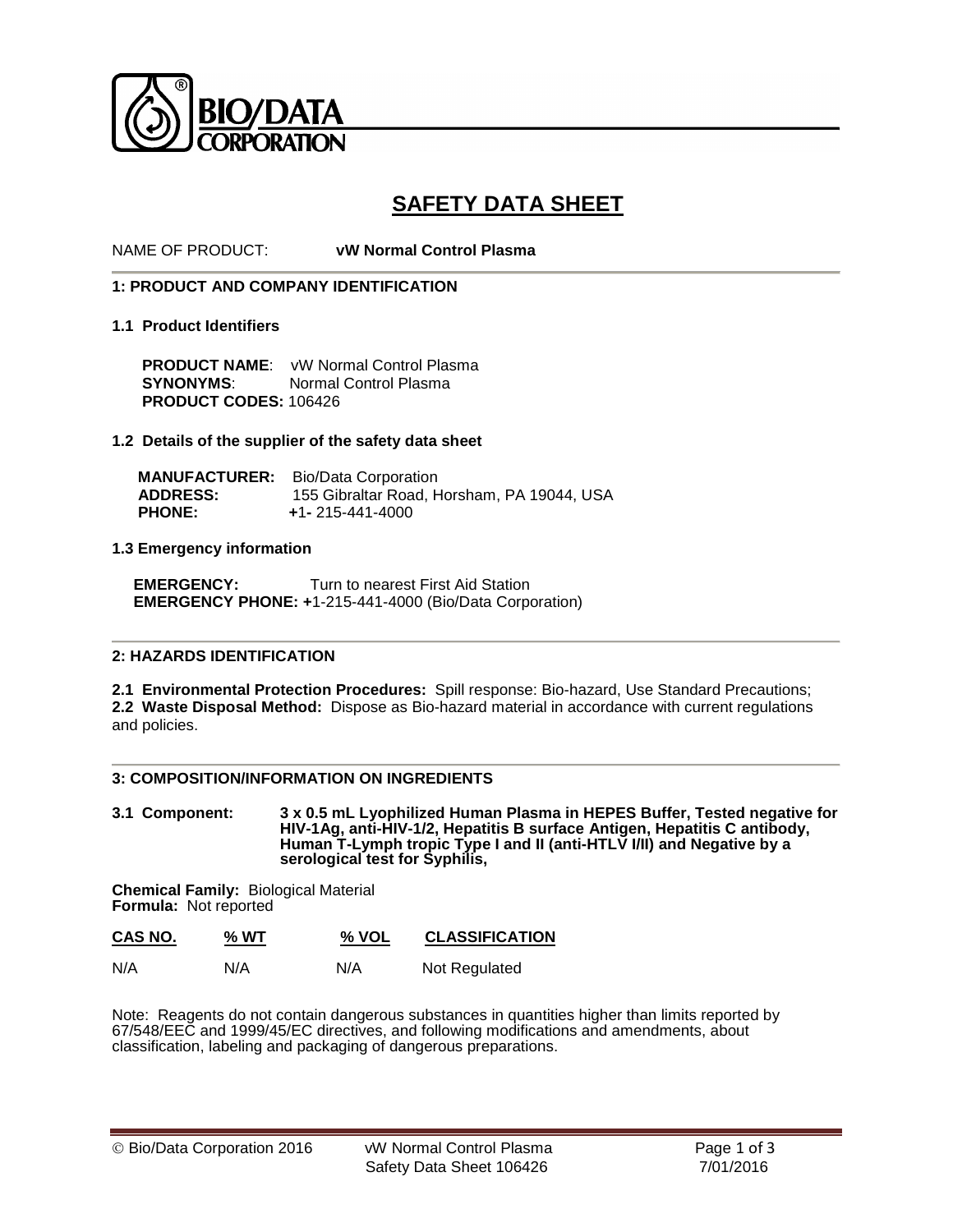#### **4: FIRST AID MEASURES**

- **4.1** Eye contact: flush eyes with water
- **4.2** Skin contact: wash off with water
- **4.3** Ingestion: seek medical advice
- **4.4** Direction for physician: symptomatic treatment by a physician

## **5: FIRE-FIGHTING MEASURES**

N/A

#### **6: ACCIDENTAL RELEASE MEASURES**

- **6.1 After spillage**: Bio-hazard, Use Standard Precautions, disinfect area
- **6.2 Absorbent material**: no restriction

**6.3 Special measures**: Dispose as Bio-hazard material in accordance with current regulations and policies

## **7: HANDLING AND STORAGE**

**7.1** Follow instructions on product insert and GLP. This product must be handled with the usual care for diagnostic reagents.

#### **8: EXPOSURE CONTROLS/PERSONAL PROTECTION**

- **8.1 Respiratory protection**: none
- **8.2 Eye protection**: use protective glasses
- **8.3 Hand protection**: disposable gloves

# **9: PHYSICAL AND CHEMICAL PROPERTIES**

#### **9.1 Information on basic physical and chemical properties**

| APPEARANCE                  | Lyophilized powder |
|-----------------------------|--------------------|
| COLOR                       | Buff to Tan        |
| ODOR                        | None               |
| рH                          | $-7.4$             |
| <b>BOILING POINT</b>        | N/A                |
| <b>MELTING POINT</b>        | N/A                |
| <b>IGNITION TEMPERATURE</b> | N/A                |
| <b>FLASH POINT</b>          | Non-flammable      |
| <b>EXPLOSION LIMIT</b>      | N/A                |
| <b>VAPOR TENSION</b>        | N/A                |
| <b>DENSITY</b>              | N/A                |
| <b>VAPOR PRESSURE</b>       | N/A                |
| SOLUBILITY IN WATER         | N/A                |
|                             |                    |

# **10: STABILITY AND REACTIVITY**

| <b>10.1 STABILITY:</b>                       | Stable      |
|----------------------------------------------|-------------|
| 10.2 CONDITIONS TO AVOID (STABILITY):        | <b>None</b> |
| <b>10.3 INCOMPATIBILITY:</b>                 | <b>None</b> |
| 10.4 HAZARDOUS DECOMPOSITION OR BY-PRODUCTS: | <b>None</b> |
| <b>10.5 HAZARDOUS POLYMERIZATION:</b>        | <b>None</b> |
| 10.6 CONDITIONS TO AVOID (POLYMERIZATION):   | <b>None</b> |